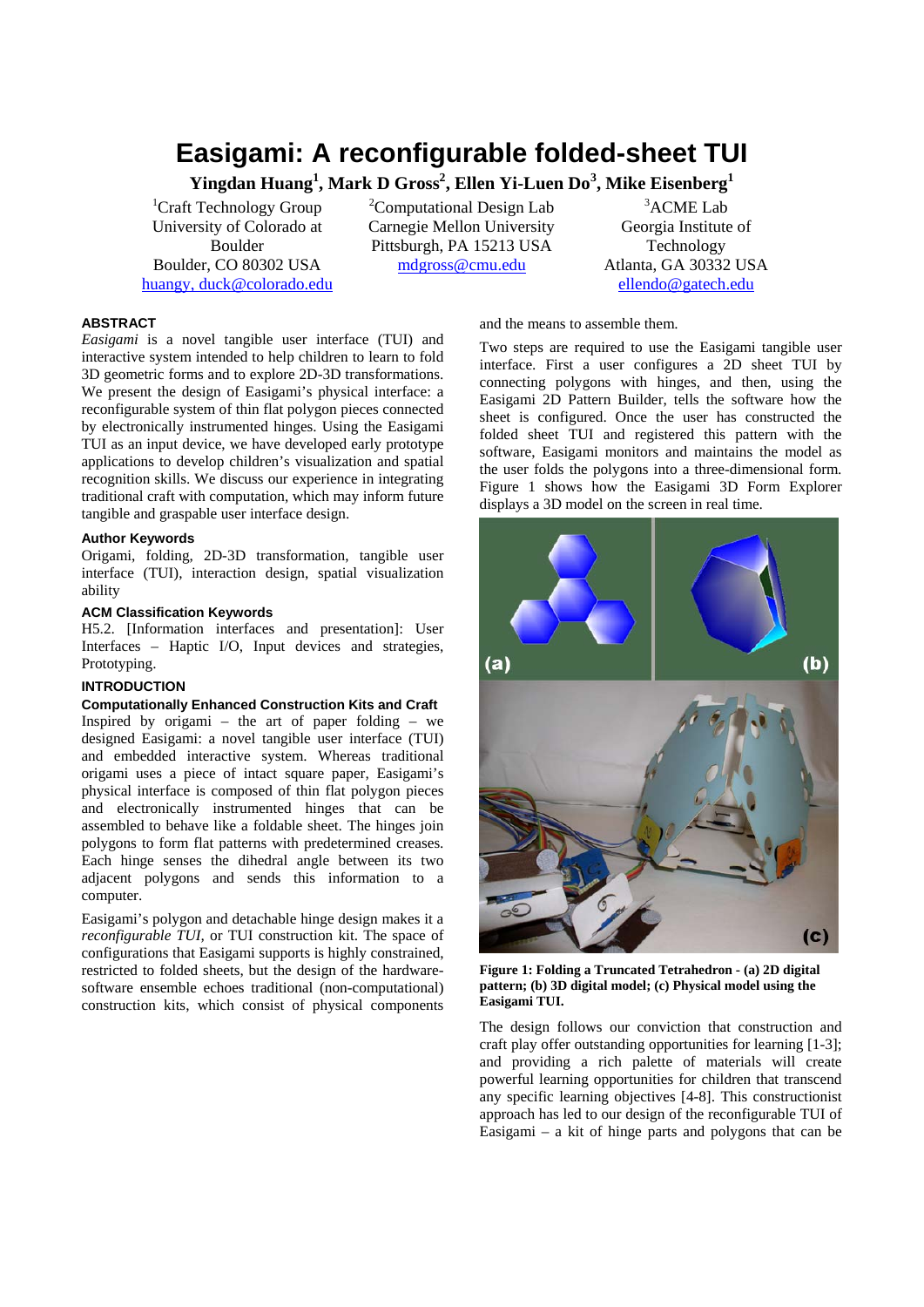reconfigured to make different variations of the foldedsheet TUI.

## **Folding in Design and Education**

Origami is a design system that is at once highly constrained and open-ended. It is highly constrained: its only design move is the fold, and folds can be made only in certain ways. Yet it is open-ended: implicit in the origami system is a rich universe of alternatives.

Folding is among the methods that artists, designers and engineers use to create 3D structural forms. Origami techniques are used to create products such as fast-food containers, lamps and furniture. A recent trend in architectural design deploys folded surfaces in making buildings – illustrated by the Yokohama International Port Terminal [9]: "The technique of folding makes it possible to re-appraise every step. Each step is laden with potential." [10]. Formal study of origami is also contributing to various fields of science and engineering, for example, in the design of engineered structures, in computer science, robotics [11] and in modeling complicated spatial forms in biology such as the structure of proteins [12].

Paper folding occupies an interesting spot between mathematics, craft, and art. Like all three-dimensional design problems, skillful folding requires spatial reasoning ability. Easigami provides a construction kit and a playful activity with which children can improve their spatial reasoning skills by practicing 2D-3D transformations and observing the synchronized graphics when manipulating the Easigami kit [13]. One study suggests that origami training affects brain development [14].

## **RELATED WORK**

Paper folding, and in particular, origami, is a typical traditional craft activity for children and adults. Various projects have augmented paper folding with computational media. Some take a CAD-CAM approach; for example, Ann and Mike Eisenberg's Hypergami system provides a computer-based workshop for making sculpture from folded paper polyhedra [15]. The sculpture is designed and decorated on screen, then printed, cut, and assembled by hand. Jun Mitani's Oripa [16] and Pepakura [17] are in the same CAD-CAM vein. Others take an "external sensing" approach: Mitani and his Tskuba colleagues also developed a system that uses a digital camera to read QR-codes preprinted on the folding paper [18] and then employs this information to infer the three-dimensional form as the user folds the paper.

In contrast to these approaches, our Easigami project takes an embedded computing approach to integrate computational media with paper folding. Easigami embeds sensors into the materials of construction, so that the tangible user interface constructed by a set of hinged polygons can determine what the user is doing with it. Other computationally enhanced construction kits that employ embedded sensing include Topobo [19], Computational Building Blocks [20, 21], ActiveCube [22], and Posey [23].

## **THE EASIGAMI SYSTEM**

We describe the hardware and software components in this section, and in the following section we outline a few applications that we have built.

The Easigami system consists of a tangible user interface and a software application. The TUI is a set of polygons connected by detachable hinges instrumented to sense their angles, and a local microcontroller to manage the hinges. Software running on a PC assembles, maintains, and displays a model of the physical TUI, making that model available for applications.

## **The Easigami TUI**

Alone each polygon is static, an uninstrumented flat panel. However, when connected with sensing hinges it becomes part of the TUI. Shapes are coded with different colors, helping the user to match the TUI in hand with the graphical object on the screen.

The polygon pieces (see Figure 2) include equilateral, isosceles right triangles, squares, pentagons, and hexagons. Two holes on each edge allow a polygon to attach to a hinge. All the polygons have equal length edges except for the isosceles right triangles, whose legs are the same length. Because of this any two polygons can be conveniently connected, which facilitates assembling a TUI. A wide and interesting range of polyhedral forms may be created from these polygonal building blocks.



**Figure 2: Polygon Pieces: hinges attach through the holes.** 

Each hinge (see Figure 3) has two wings, each with a pair of circular Velcro pads that fasten through matching holes in the polygon side. Each wing is a sandwich of fabric with a cardboard core. The cardboard ensures that each polygon rigidly attaches to the hinge and remains so during manipulation. The fabric is sturdy enough to withstand repeated attaching and detaching of the Velcro snaps. Like common origami paper, one side is white, and the other is a bright color to visually differentiate mountain and valley folds. We use both indices and eight different bright colors to mark the different hinges.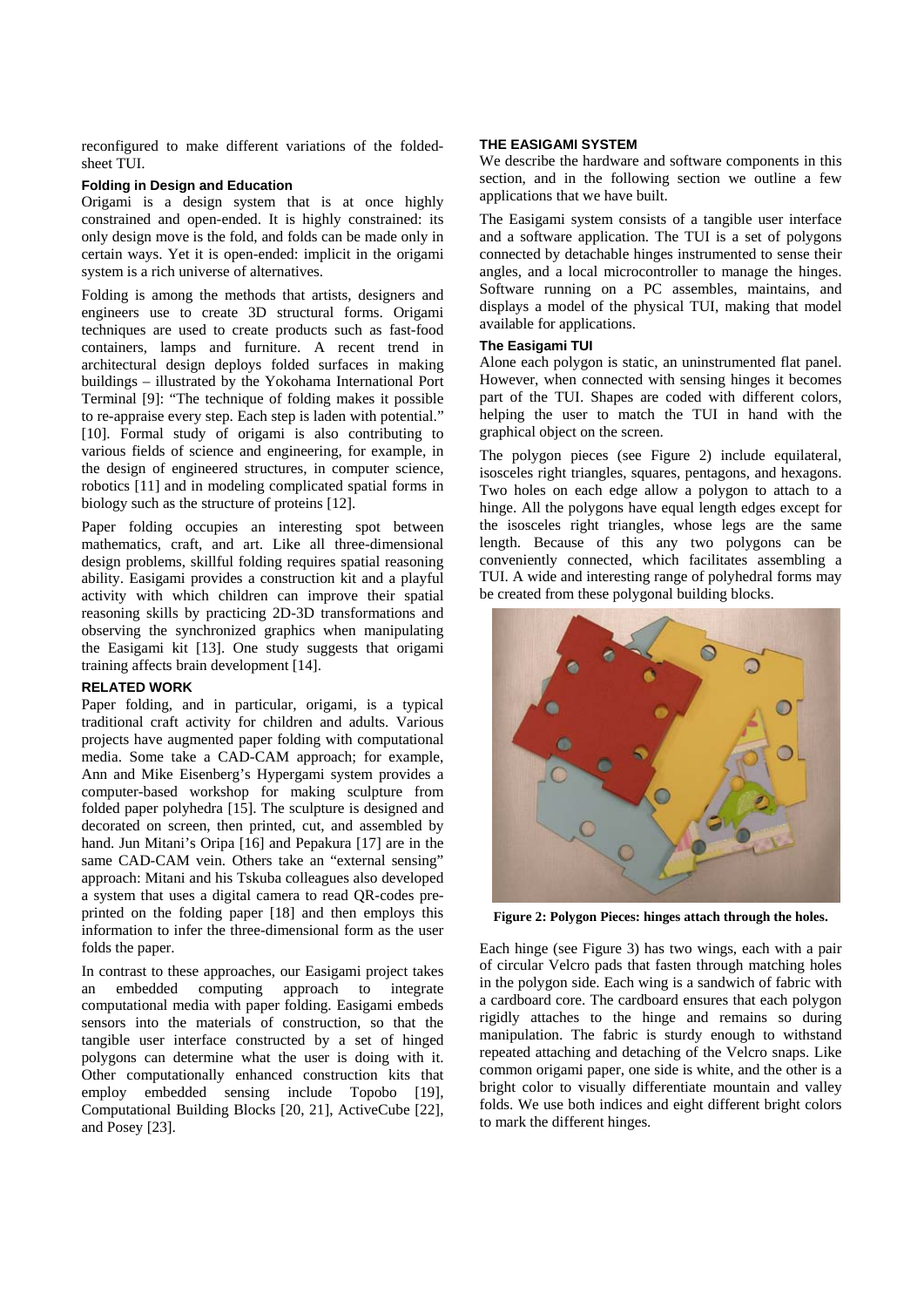The detachable hinge has two electronic components: a rotary potentiometer and a bi-color LED (Figure 3). The potentiometer senses the dihedral angle between the two adjacent pieces it connects. A brass bar is used to rotate the shaft of the potentiometer. A bi-color LED can show if a hinge has been chosen for the current TUI and indicate to which direction it folds: red indicates a valley fold and green a mountain fold. Currently, all eight detachable hinges communicate their states to an Arduino Nano [24], which in turn conveys this information to a local PC running the Easigami software over a wired serial connection.



**Figure 3: Hinges (Top: Embedded sensors; Bottom Left: Color coded side; Bottom Right: Reverse side is white.)** 

#### **Software**

Easigami's software consists of two main parts: the 2D Pattern Builder and the 3D Form Explorer.

The Easigami 2D Pattern Builder (Figure 4) is used in the setup stage to register the physical components with the software's internal model. The user chooses shapes from the palette of polygons and places them in the work area. When the user selects and joins two polygons, the program automatically generates a hinge notation with a unique ID number that specifies a particular hardware component. It displays the hinge color along the joined edge to indicate how the user should connect physical pieces using the matching detachable hinges. The user is responsible for ensuring that the physical configuration of the Easigami TUI matches the 2D configuration displayed on the PC. The topology information is then passed to the Easigami 3D Form Explorer. Figure 4 shows the net of a truncated tetrahedron under construction. Figure 1 shows the finished 2D pattern, the corresponding Easigami TUI, and the 3D digital model that it communicates with.

The Easigami 3D Form Explorer is synchronized with the physical input device that reports the angles sensed by each potentiometer. Based on the 2D pattern and hinge angle data, a real-time 3D digital form is displayed on the screen along with the corresponding 2D crease pattern. The user interacts with the digital model by manipulating the Easigami TUI.



**Figure 4: The Easigami 2D Pattern Builder** 

Accurately simulating the folding behavior of real paper is difficult because paper can be continuously curved and flexed. We avoid this problem by displaying a mesh that corresponds exactly to the physical polygon toy. The polygons are rigid planes and cannot be flexed; our graphic display also obeys this constraint. Generating an accurate picture of the physical toy at any time is relatively easy because we need only to draw each polygon in its correct position and orientation, which we can determine from the hinge angles. The primary data structure of a 3D model is a list of polygons with a list of hinges. A folding movement is simulated using the matrices of 3D rotation about an arbitrary axis, which is always a line segment of the 2D crease pattern.

## **APPLICATIONS**

In traditional origami the "game is over" when a folded model has been achieved. Children are not typically encouraged to unfold a model to observe the relationship between the 3D model and its 2D crease pattern. Unlike traditional origami, which starts from a plain square paper, the design of the Easigami tangible user interface emphasizes the underlying structure – the folding pattern, as it is an abstraction and a reduction of a folded model [25].

Most origami instructions guide the maker through a specific paper model: the frog, the crane, the fortune-teller and so on. They teach the art of paper folding by rote learning rather than encouraging children to invent new models. Children can reproduce models as taught but seldom explore inventing new models. In contrast, Easigami is designed to encourage users to create new folded models.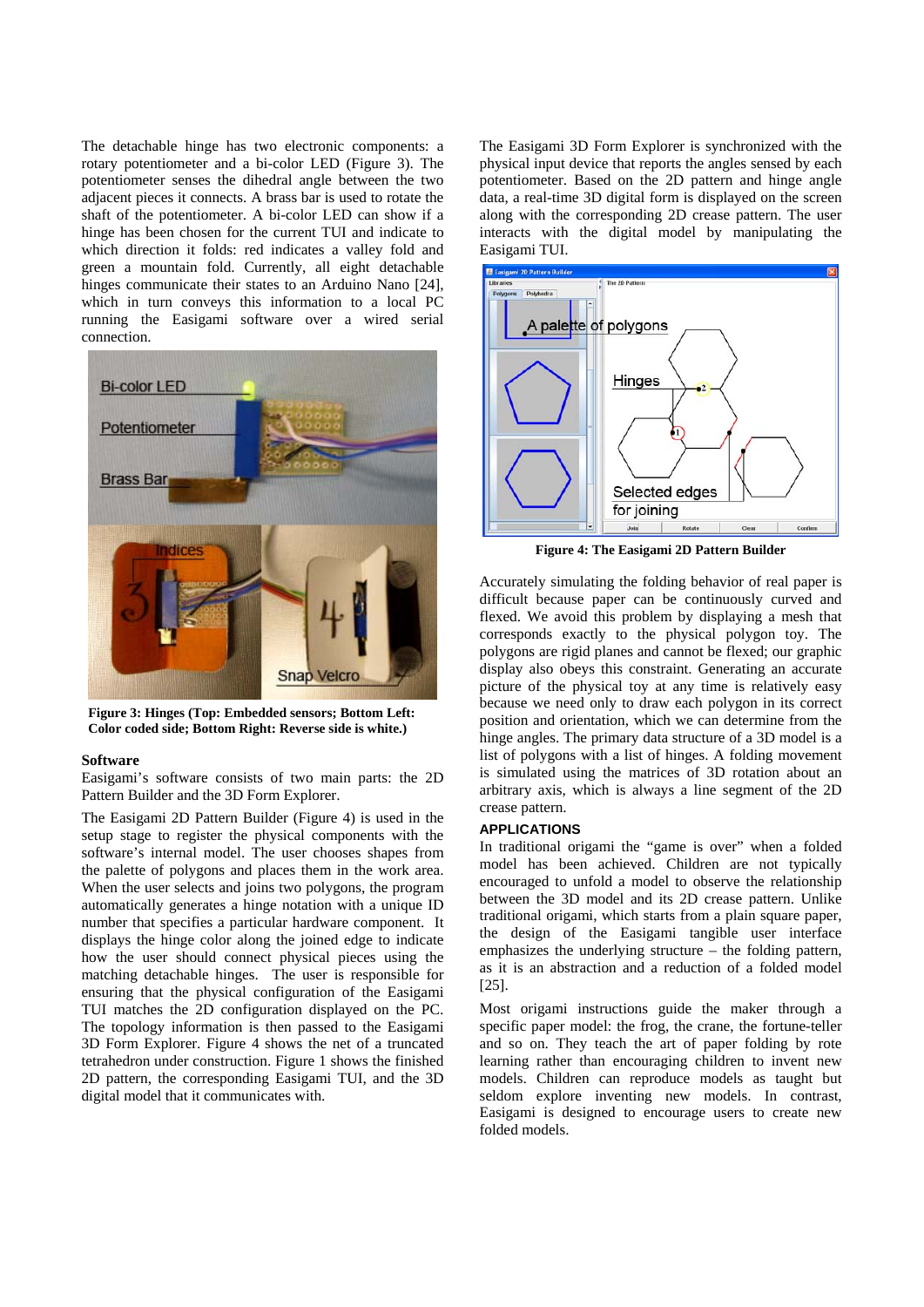Mathewson [26] proposed several categories for early learning of visualization to go along with current concentrations on 'literacy' and 'numeracy', including Visual-Spatial Exercises, Active (hands-on) Learning, and Visual Analogy. We designed the Easigami system with an eye to all three of these categories.

We have implemented prototype applications for the Easigami system whose goal is to provide new experiences for children to explore geometry – specifically, polyhedra and 2D-3D transformations. The applications are intended to enhance and augment young people's visual and spatial abilities.

## **The Game of Nets**

Similar to origami's 2D crease patterns, we can see the net of an unfolded polyhedron, also known as a development, pattern, or planar net. Some solids have multiple candidate planar nets. The goal of the Game of Nets is to build children's spatial intuition by showing them the folding and unfolding of nets/meshes into polyhedra. It also provides training for children to learn to use the Easigami TUI with the software.

The object of the Game of Nets is to recognize which among a set of planar nets matches a given polyhedron. One game variant requires selecting the correct net among a set; another variant requires finding which is the incorrect net among a set of candidates. A reversed game design displays the net and then asks which solid(s) could be constructed by the given pattern. In all these game designs, children can build the Easigami TUI for the polyhedron, and then fold and unfold it to solve the challenge.

# **Building a Polyhedron**

We provide a library of 3D models of polyhedra such as Platonic solids and Archimedean solids that can be achieved using the detachable hinges and the set of 2D polygon kits. Children usually are taught about these polyhedra by being told some facts, such as: "A cube has 6 surfaces, 8 vertices and 12 edges". In contrast, Easigami is a toy for children to explore the properties of a polyhedron without first knowing these factual assertions. Rather, children can discover these facts themselves through physical and tangible manipulation.

For example:

- The child creates a polyhedron that has not been taught. It may be a polyhedron that is not in the current library, or even a new type of polyhedron as the definition of polyhedron is vague.
- The net constructed could not achieve a polyhedron so that the child must add, remove or replace some polygons or modify the initial configuration. In this case, we imagine an extended version of Easigami in which the system provides suggestions based on the nets stored in an existing (and extendable) library.
- There might be more than one solid that a net can produce. For example, a boat and an octahedron share the

same pattern [27]. When one is completed, the system will point out the other possibility.

# **Playing with Folding Free Forms**

In addition to polyhedra, children can construct a 2D pattern such as a belt or a sheet. Figures 5a and 5b show two Easigami TUIs – both use eight pieces of isosceles right triangles. They are crease patterns of two simple origami base folds: Blintz Base and Balloon Base. Figure 5 also shows when a user plays with the triangle mesh of a Balloon Base, a variety of 3D forms can be generated from the 3D Form Explorer.

We see the potential that from the same set of the polygons, there are other alternative ways to construct the foldedsheet TUIs, each of which would produce a diversity of 3D forms during an interaction process.

## **DISCUSSION AND FUTURE WORK**

We are interested in how computational media can be integrated with traditional craft and construction. Traditional crafts remind us of what we might miss when we interact with most computer interfaces. Traditional origami presents us a method with which, using simple material we can build a diverse universe. As we tried to augment this classical craft technology digitally, we began to respect it more. We have taken a "low-tech" approach to our design, opting for simpler and less expensive solutions over more sophisticated technical ones. Less is more.

To maintain the look and feel of paper, we use thin materials for the physical polygon elements. This involved experimenting with different materials including conductive fabric and different types of cardboard. Meanwhile, even a simple hinge design requires a series of modifications. For example, magnetic snaps function like Velcro for fastening but they restrict rotation angles because of their thickness. We considered including tilt sensors so that the computer can sense the orientation of the Easigami TUI. We decided not to add more sensors or micro-controllers to the polygon TUI so that the planar polygon elements would not have a thick or bulky edge. We focus on developing thin pieces and adopt miniature rotary sensors. We try to mimic a piece of paper used in origami folding.

Even though we could instrument the Easigami TUI to sense the configuration of the polygons and automatically update the display whenever a new polygon is added to the TUI (as for example illustrated by the Triangles project [28]) we decided not to do this. Although technologically more sophisticated, this approach of instrumented polygons also makes it harder for a user to expand their own shape set.

Currently, the polygon pieces are laser cut from cardboard. A user can easily draw new polygon shapes, cut them and add them to the current polygon set to extend their shape universe. Another consideration is cost – we prefer design strategies that lower cost as they will be accessible to more potential users.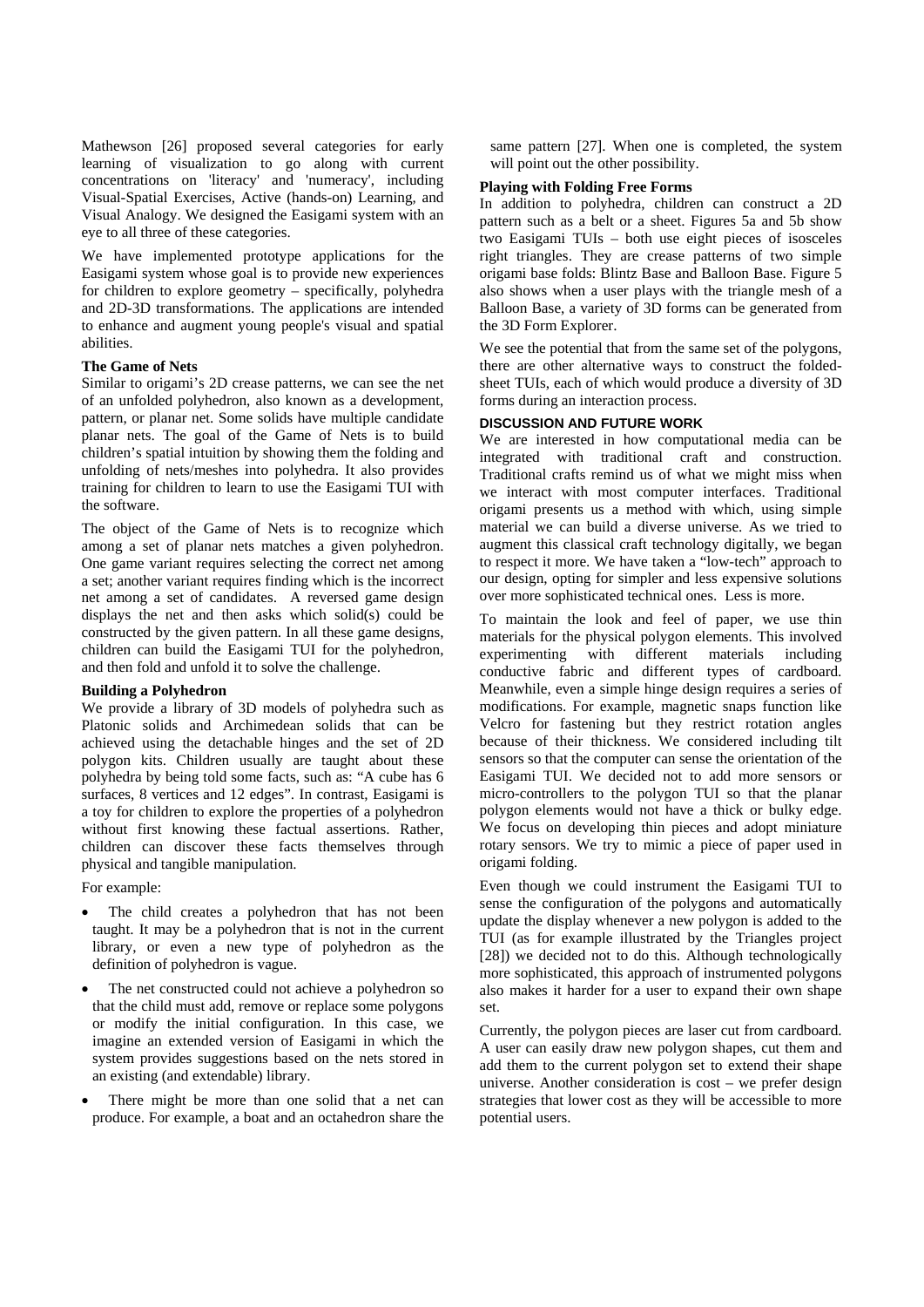

**Figure 5: Folding Free Forms – (a) A TUI with the Blintz Base; (b) A TUI with the Balloon Base; (c) 3D digital models generated by the TUI in (b).** 

Interesting problems arise in the design process. For example, choosing an input device for a specific task could be challenging – in the current Easigami system, we still use the mouse to create the graphical counterparts of the TUI in the simulation display. This makes Easigami a hybrid of both tangible and graphical user interface. The question remains: what should the design decision be for a TUI-GUI hybrid system? Should we replace or augment the mouse and keyboard interface with another input device? Shall we employ a TUI for all the interactions needed in this type of system?

Careful engineering and integration of software and hardware design is needed in developing a system like Easigami. It is not obvious which interaction should be physical and which should be digital. For the physical design, the material and geometric form affect the function as much as the electronics design. Designing a tangible interface is an iterative and incremental process. At times the physical form dictates the choice of specific electronic components and the resulting algorithms used in the digital simulations. Sometimes the software design calls for a particular sensing platform to supply the necessary inputs.

In previous work, researchers have built software prototypes of intelligent paper that recognizes hand drawn sketched diagrams [29], and uses this recognition to provide various kinds of feedback. Easigami extends this idea of intelligent paper to provide feedback of the physical world through three-dimensional modeling and simulations of the folding actions.

Currently the Easigami system is fun to play with but it is also cumbersome: the wires that connect each hinge to the microcontroller limit the flexibility of folding. Future work will focus on improving the usability of the hardware. We would also like to experiment with different material and physical design of the hinges to support more flexible folding.

We would like to encourage children to invent and selfdefine new shapes. Once an interesting new model is created, it can be added to a library for later use. Children can then share their new models with others, to discuss and engage in more creative geometry explorations.

## **SUMMARY**

Easigami employs the mechanism of construction kits and performs as a toy-like input device to engage children in a visual-spatial folding activity. Children have more fun when they use their hands to explore new models. It makes learning more like a game and makes interaction more intuitive. Easigami exemplifies an interactive environment where physical and digital worlds are integrated to assist users in a creative spatial task.